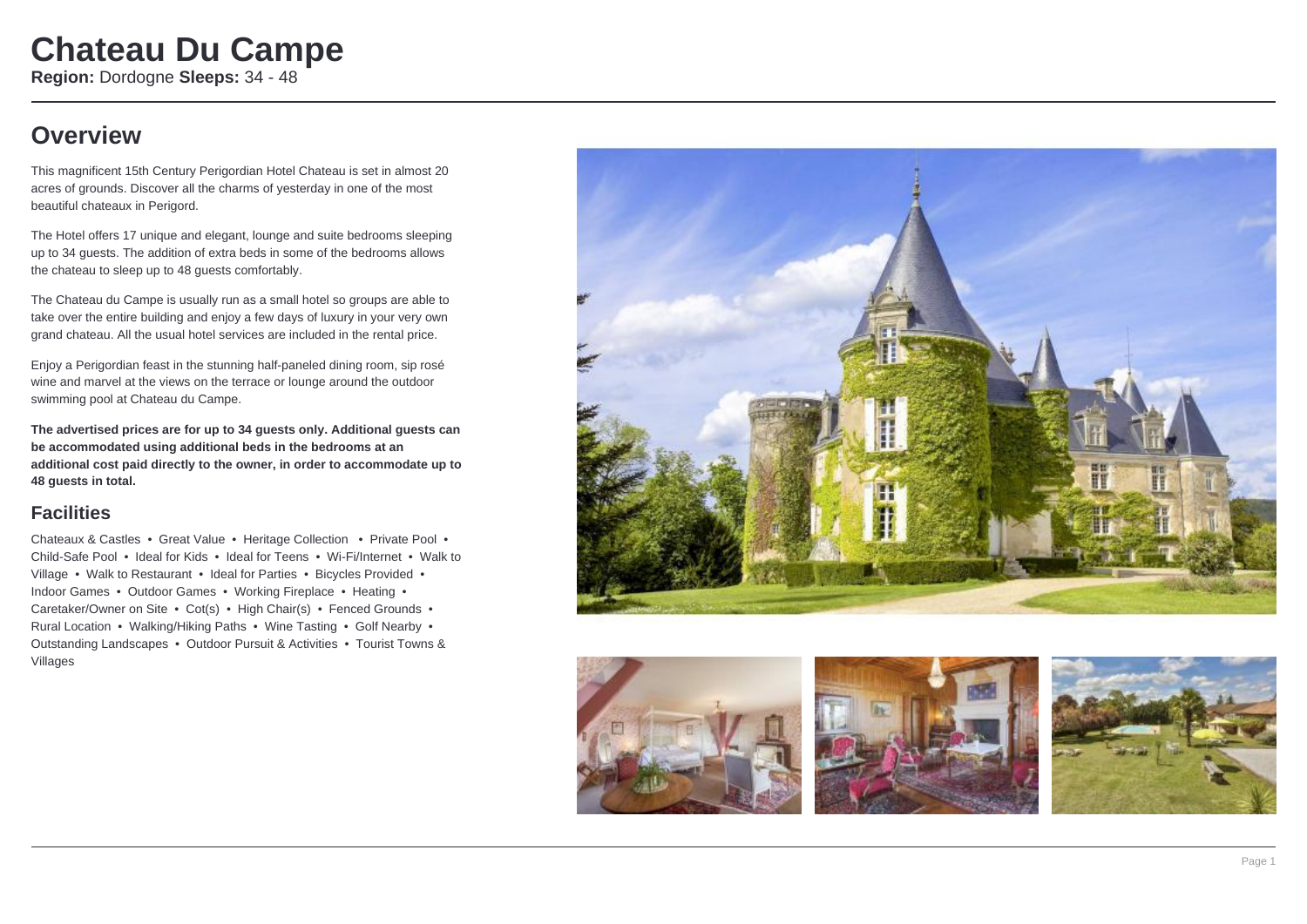## **Interior & Grounds**

Together with the pavilion next door, the chateau offers 17 double bedrooms, catering for up to 34 guests and up to 48 guests in total, with the addition of extra beds in the bedrooms.

On the ground floor the stone vaulted reception room is decorated in period style and allows access to the park.

The kitchen is not available for guests use as it is a professional kitchen for staff use only. However, dinner can be served in the grand dining room every evening if you wish.

The breakfast room comes with period furnishings and fireplace and the living room is wood panelled with an impressive fireplace. The library has period furnishings and leads to a round stone walled living room with television, WC and a playing card table.

The reception hall has two desks and is fully equipped with telephone, computer, fax etc. There is also a pool table on the ground floor.

In the basement is the wine cellar, boiler room and laundry room complete with iron and washing machine.

On the first floor there are seven double, lounge and suite rooms with en-suite bathrooms and a mixture of double or single beds. All bedrooms have TVs and several have mini bars. The rooms are quiet with excellent views.

Several bedrooms are located in the round stone towers and feature exposed beams and period furniture. On the second floor there are another seven double, lounge and suite rooms, all featuring en-suite bathrooms, TV and excellent views.

The pavilion has two more double bedrooms with en-suite bathrooms and TVs, located on the ground floor. There is also an additional single bed in the living room, two reception rooms, a kitchen and a separate WC.

Outside there are 19 acres of parkland, an outdoor dining terrace and plenty of garden furniture in front of the chateau.

The private swimming pool has a child safety alarm. In addition there are facilities for volley ball, badminton, ball games and table tennis. There is parking for several vehicles and the grounds are completely fenced.







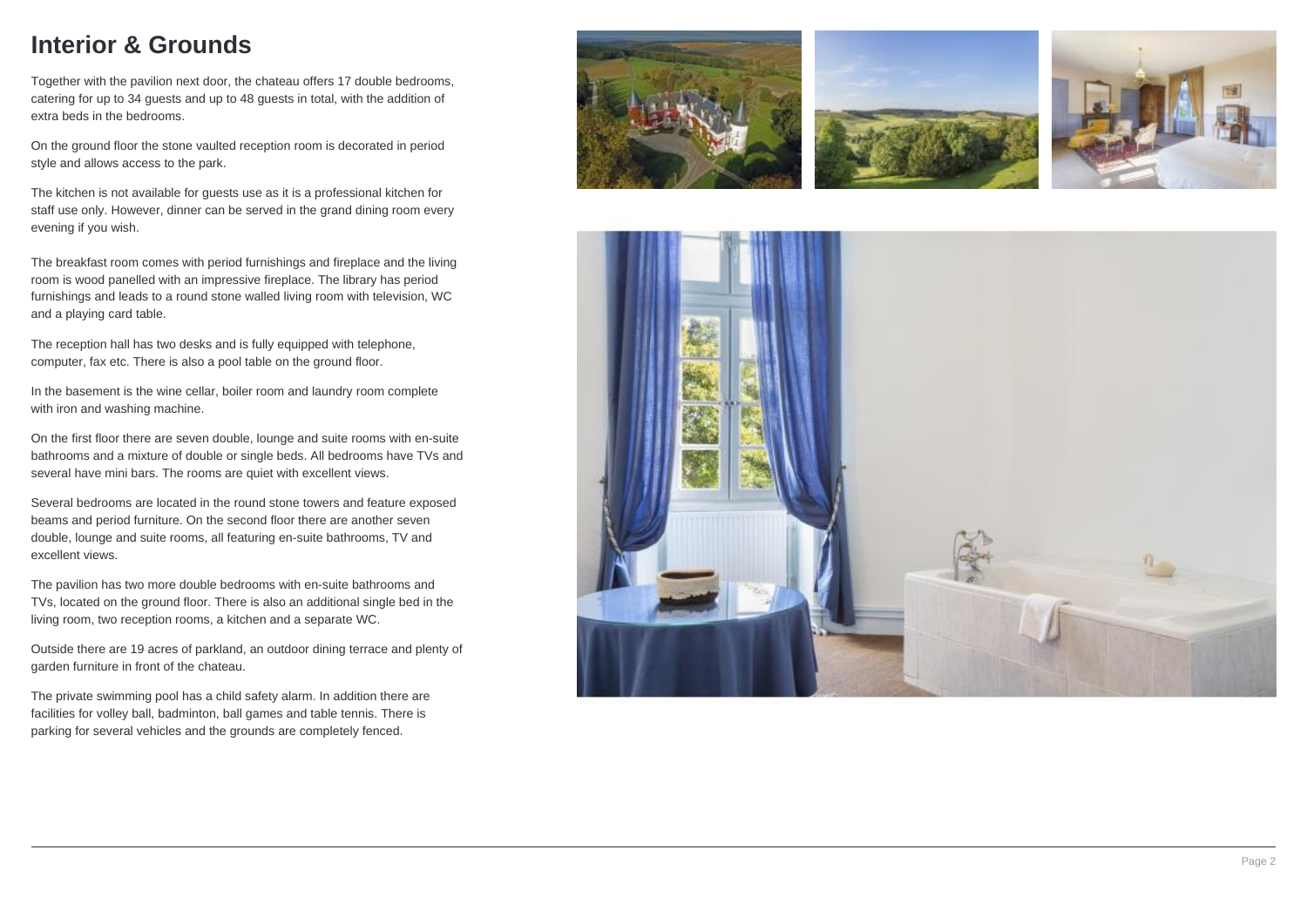## **Location & Local Information**

The nearest airports are Bergerac (50km) and Bordeaux (80km). Bourdeilles, 3km from the chateau, is the former barony of Perigord featuring a medieval castle and Renaissance castle, both with impressive period furniture and décor.

Brantome (8km) is a stunning town reminiscent of Venice. The abbey is a highlight, with boat trips and canoeing amongs the favourite activities here. Perigueux (15km) is the art and culture capital of the Dordogne, with its cathedral, old town, museums and a fine gallo-roman museum.

Vineyards of Bergerac and Monbazillac with tours and tasting on offer are 30km from the chateau. Local markets can be found on Friday in Brantôme and on Wednesday/Saturday in Perigueux. Supermarkets/shops are available in Brantôme and Perigueux.

Local activities include tennis, canoeing and horse riding in Bourdeilles. Canoeing, cycling, climbing, boat trips, paragliding and hot-air ballooning are possible in Brantôme. There are excellent golf courses in Périgueux.

### **Local Amenities**

| <b>Nearest Airport</b>   | Périgueux Bassillac Airport<br>(30km) |
|--------------------------|---------------------------------------|
| <b>Nearest Airport</b>   | <b>Chalais Airport</b><br>(55km)      |
| Nearest Restaurant       | (100m)                                |
| <b>Nearest Town/City</b> | Biras<br>(3km)                        |

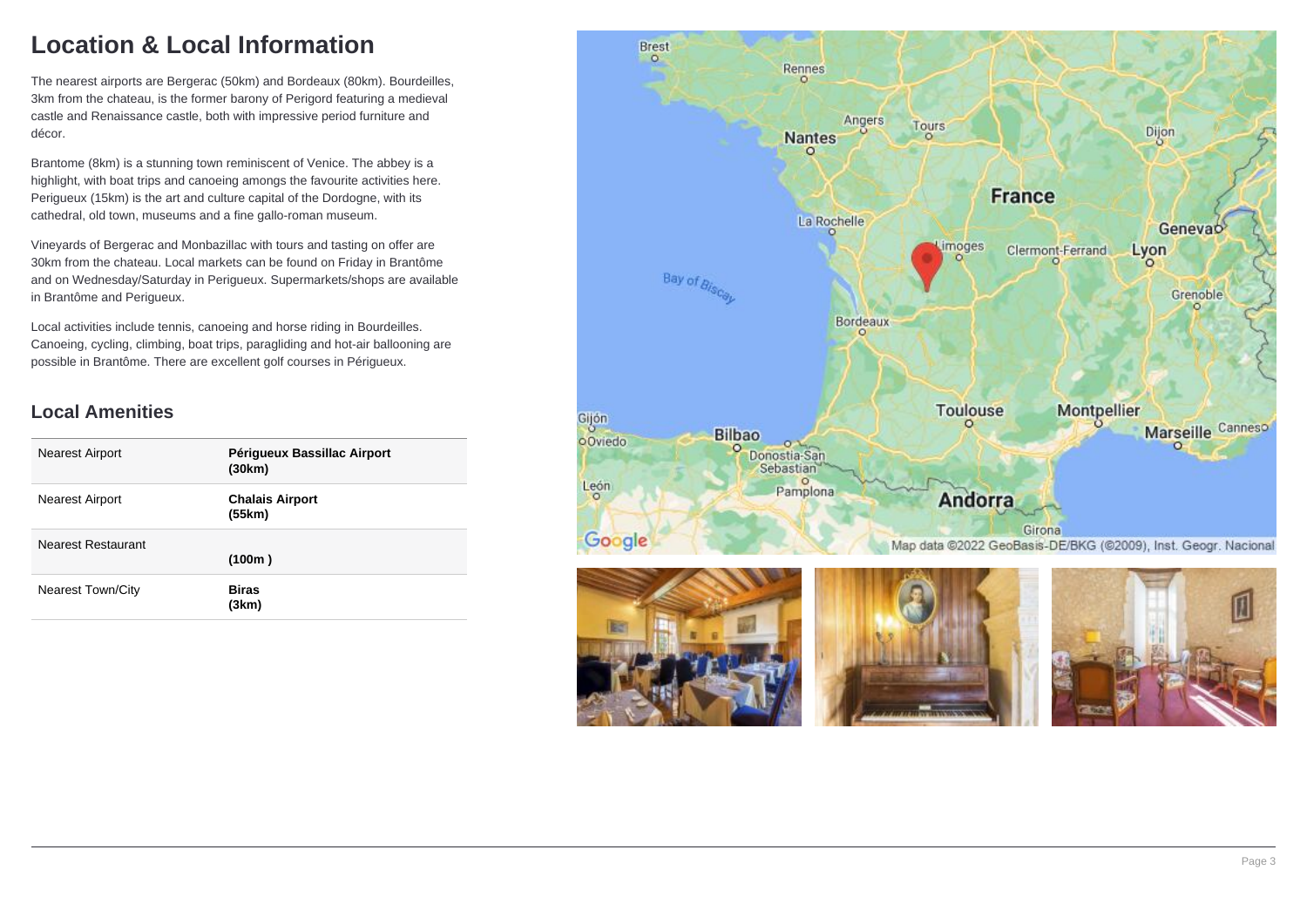## **What Oliver loves…**

- You'll be well looked after here the staff are absolutely charming
- It's a wonderful location quiet and rural yet close to the delightful towns of Brantôme and Bourdeilles
- We love the shabby chic style here, it has lots of character

## **What you should know…**

- The advertised prices are for up to 34 guests only. Additional guests can be accommodated using additional beds in the bedrooms at an additional cost paid directly to the owner, in order to accommodate up to 48 guests in total.
- Due to the nature of the property and its layout, please note that your booking can only be confirmed once we have checked availability with the owner
- We think the 'old world character' is part of what makes Chateau Du Campe so charming
- It is run as a hotel but you can book it for exclusive use for a special holiday, celebration or wedding
- Guests staying here are kindly required to dine in the hotel's restaurant for one in every two nights they stay here. You will be sure to try some amazing Perigordian food
- The kitchens are closed to guests